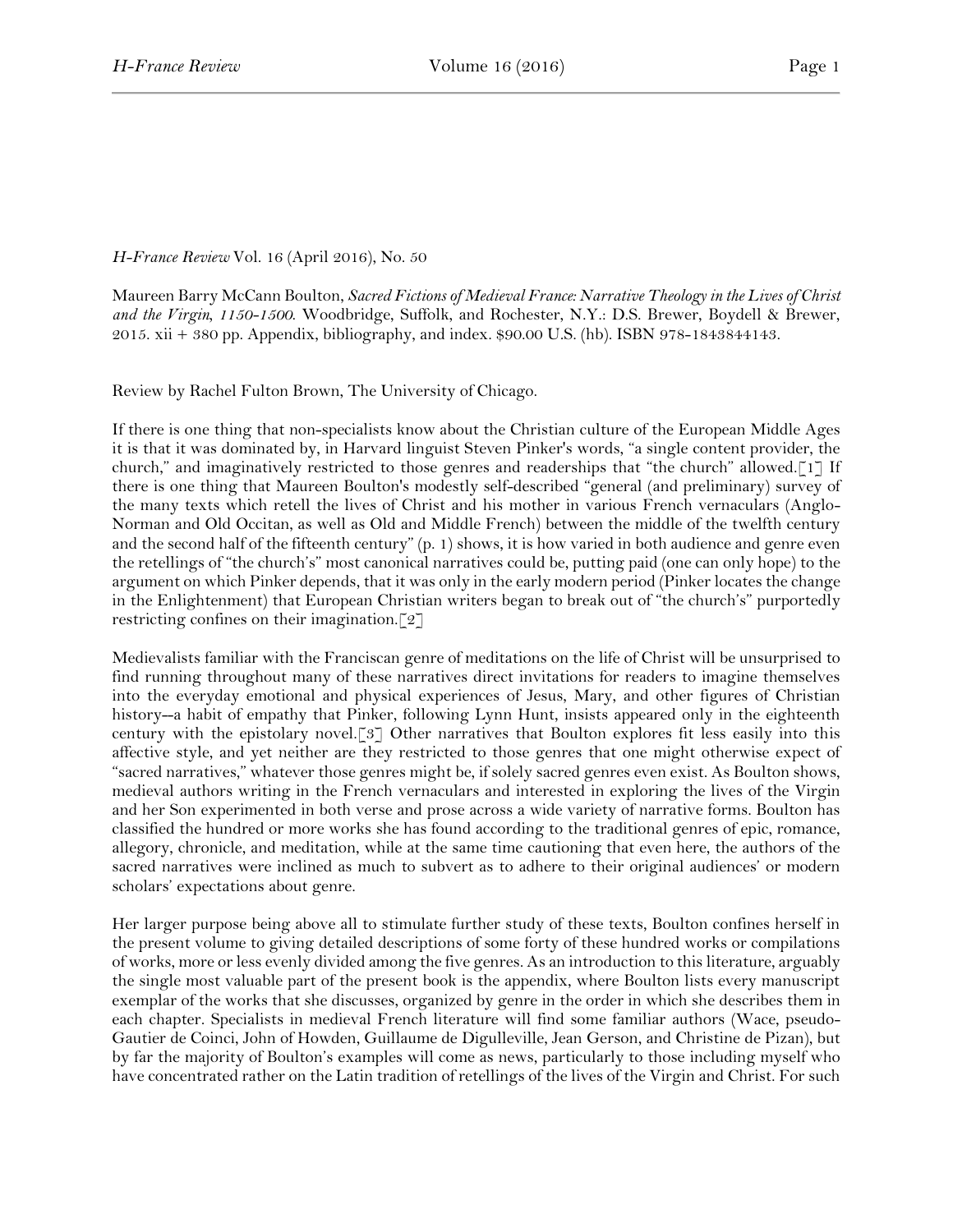readers, Boulton's survey is a godsend, providing in a single volume a comprehensive guide to an enormously rich literature of which we (certainly, myself) have been only dimly aware.

With such a diverse literature, it is difficult to make any broad conclusions without careful reading of the texts. As the majority of these works has thus far attracted only very limited, if any, scholarly attention, Boulton's primary purpose is simply to make readers aware of their existence. For the most part, which is all to the good and fits well with the purposes of her survey, Boulton focuses on introducing the principle narrative themes and literary devices employed by the various authors, while pointing to the manuscript distribution of each text as an indication of its relative popularity and likely readership. Her summary descriptions of the various works are, however, somewhat less helpful the more she ventures into the evaluation of these works not just as narratives, but as exercises in theology, most particularly when these theological evaluations come up against her suggestions about what the works themselves and their manuscripts suggest about audience and authorial intent.

For example, at one point Boulton suggests that pious romances like Wace's mid-twelfth-century *Conception Nostre Dame* or the anonymous early thirteenth-century *Histoire de Marie et de Jésus* "[reflect] the Church's failure to develop a model of lay piety" insofar as they represent Mary's mode of life before her marriage as one embracing virginity, poverty, work, and prayer (p. 24), while at another Boulton notes that at least one fourteenth-century manuscript in which both these works appear seems, to judge from its fifteenth-century flyleaf, to have belonged to a priest, "Jehan Girart prestre, curé de Saincte Florence" (p. 52). On the one hand, Boulton argues, it seems odd that a priest should have owned a book filled with so many "sacred fictions"--despite the fact that these fictions, by her own account, support a more clerical or monastic than lay representation of the Virgin. On the other hand, Boulton suggests, perhaps Jehan Girart used his book for preaching--that is, in addressing the laity, for whom, arguably, such a monastic image of Mary would have had little appeal.

Throughout, Boulton struggles with the very categories—"fictional" and "doctrinal," "clerical" and "lay," "Latin" and "vernacular"--that the texts she is describing would seem, by definition, to be almost purposefully designed to subvert. Again, for example, in talking about the anonymous *Histoire de Marie et de Jésus*, Boulton draws the reader's attention to a scene in which Joseph, Mary's elderly suitor, is mocked wickedly (*laidement*) by the other bachelors who have assembled with their rods to compete for her hand (cf. Numbers 17:8). "'Ah, God,'" the poet imagines Joseph saying to himself, "'why did I come here? Never have I seen so many handsome youths, so many knights and young noblemen who are of such elegant dress. Great folly brought me here, but the bishop ordered it; if I stay here longer, they will treat me without any respect'" (trans. Boulton, p. 43). Much to Joseph's (not to mention everyone else's) surprise, however, it is Joseph's rod which flowers, leaps from his grasp, and gives itself to the Virgin. The poet explains: "That rod that flowered signified Saint Mary, who bore a child as a virgin; never did she touch a man; and the dove that sat above is the symbol of Jesus Christ" (trans. Boulton, p. 43).

What has just happened here in the poem? According to Boulton, by inserting this explanatory gloss into an otherwise "festive" and symbolically "phallic" episode, the poet is attempting an apology of sorts for letting his imagination get the better of him: "Blessed with a story-teller's eye for a vivid scene, not to mention a gift for dialogue, the author abandoned clerical decorum to give full rein to his imagination, salving his conscience with the occasional gloss or moralization" (p. 43). But who is to say that clerics in the Middle Ages needed to salve their consciences when they gave full rein to their imaginations in order to bring the sacred stories to life? (The story about Joseph's rod appears in the earliest apocrypha about Mary's childhood and was considered more or less canonical in the thirteenth century.) And why should we assume, as Boulton seems to, that lay audiences would not enjoy glosses in which the storyteller lifted the veil of history so as to give them a glimpse of the sacred mysteries concealed therein? Modern lay audiences might find such glosses difficult to follow, but medieval lay audiences may have found them just as refreshing as did their clerical authors.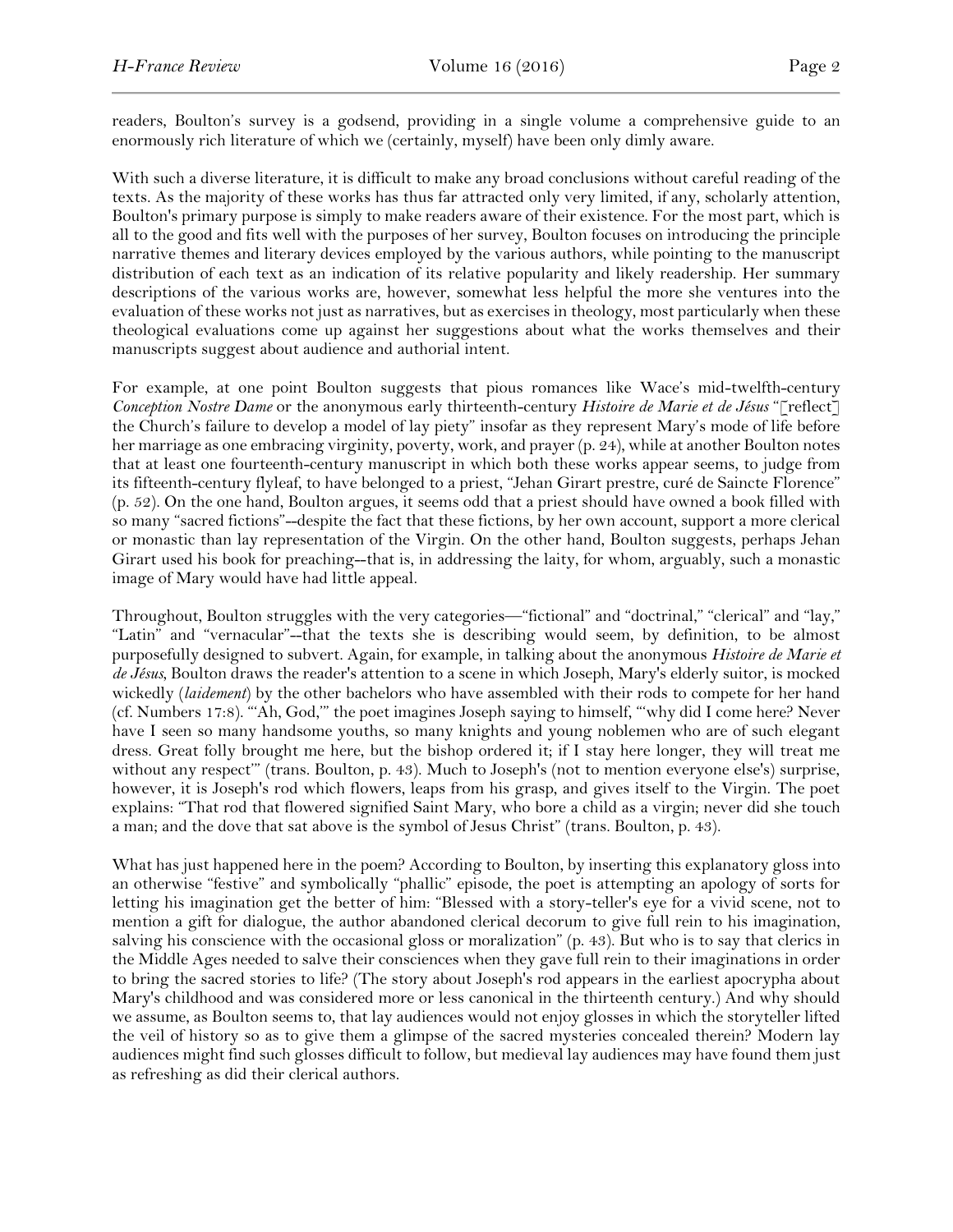The more prosaic problem here is that more of Boulton's examples of authorial fancy than she realizes (or, in some cases at least, than she implies) are in fact straightforward translations of arguments or images that were commonplaces in the Latin tradition. For example, in his account of the Virgin's Assumption at the conclusion to the first part of his *Histoire des Trois Maries*, the fourteenth-century Carmelite prior Jehan Fillous de Venette argued that if Mary's body were still here on earth, it would "be in a church, solemnly and with great distinction, like the other holy bodies which fill churches down here; and good Christians from everywhere would go, so I think, to adore that worthy body devoutly and solemnly"(trans. Boulton, p. 71). In Boulton's reading: "Although the absence of a cult might not seem a clinching argument, the rubric preceding this passage announces clearly that the author has adduced reasons to prove that the Virgin is 'en corps et en ame lassus en paradis' (above in Paradise in body and soul)" (p. 71).

Unpersuasive as it might now seem, this argument from absence of veneration had been standard in the homiletic literature for the feast of the Assumption since the Carolingian period, when the originally Eastern feast was adopted by the Frankish church.[4] As the Augustinian canon Absalon of Springiersbach (d. 1206) reasoned in the second of three sermons that he composed for the feast: if Mary's body had remained on earth, why would her Son then deny her relics that veneration that he allows to the bodies of the saints?[5] The Benedictine monk William of Malmesbury (d. ca. 1143) made a similar argument in the preface to his *De laudibus et miraculis sanctae Marie* with respect to the miracles worked at Mary's shrines.[6] Moreover, in the same passage in his *Histoire des Trois Maries*, Jehan de Venette himself mentions that he has drawn on others' arguments in the course of his narrative, most notably "St. Augustine, who never loved a quarrel," here referring to a pseudonymous twelfth-century sermon that preachers like the Dominican Jacobus de Voragine (d. 1298) regularly cited in support of the doctrine.[7] Far from eschewing "theological debate  $\lceil \text{or} \rceil$  the technical details of doctrine" (as Boulton argues, p. 70), Jehan by his own account creatively embraced them, putting "St. Augustine's" words into the mouths of the Apostles so as to bring them to life.[8]

Likewise, to give but one more example, the image of the Virgin as a glass or crystal filled with light, invoked regularly by the authors Boulton surveys, from Wace in his *Conception Nostre Dame* (p. 26) and the author of the *Histoire de Marie et de Jésus* (p. 39) to the Cistercian Guillaume de Digulleville in his *Pèlerinage Jhesucrist* (p. 159), the cleric Jean Henry in his *Gesine de Nostre Dame* (pp. 183-84) and the episcopal notary Jean d'Outremeuse in his *Ly Myreur des Histors* (p. 210): following Gérard Gros citing Anselm Salzer, Boulton notes that this image would seem to go back to the fourth-century bishop Athanasius of Alexandria, suggesting, if inadvertently, that it was relatively obscure.[9] It is, however, much more likely that the poets and their audiences would have been familiar with this image from the contemporary liturgy, perhaps from the sequences of the Victorine canon Adam of St. Victor (d. 1146) or even from those of the great Benedictine abbess Hildegard of Bingen (d. 1179).<sup>[10]</sup> That is, in invoking these images, the poets were, in effect, quoting popular songs.

My point is not to fault Boulton as an historian or even a theologian--she never claims she is--but rather to challenge the very assumptions that all of us in the field of medieval studies too often have reinforced in our accounts of the tradition, limited as we are by the languages and literatures in which we have tended to work. To wit: that there was ever a sharp dividing line between the ideas, images, and stories enjoyed by clerical (or lay) authors and lay (or clerical) audiences during these most imaginative centuries, such that clerical authors must always be assumed to have been theological killjoys and lay audiences bored by the merest whiff of doctrine not disguised as something else. Clearly, to judge solely from the authors whom Boulton surveys, monastic authors like Jehan de Venette (a Carmelite) enjoyed a good story, while laymen like Jean d'Outremeuse (a notary) enjoyed the vivid imagery of doctrine.

Much as Boulton's survey challenges us to rethink how medieval European Christians imagined the lives of the Virgin and Christ as stories, even more so it challenges us to redefine their exercise of theology and devotion as bounded neither by assumptions about genre nor by attitudes of sobriety and decorum to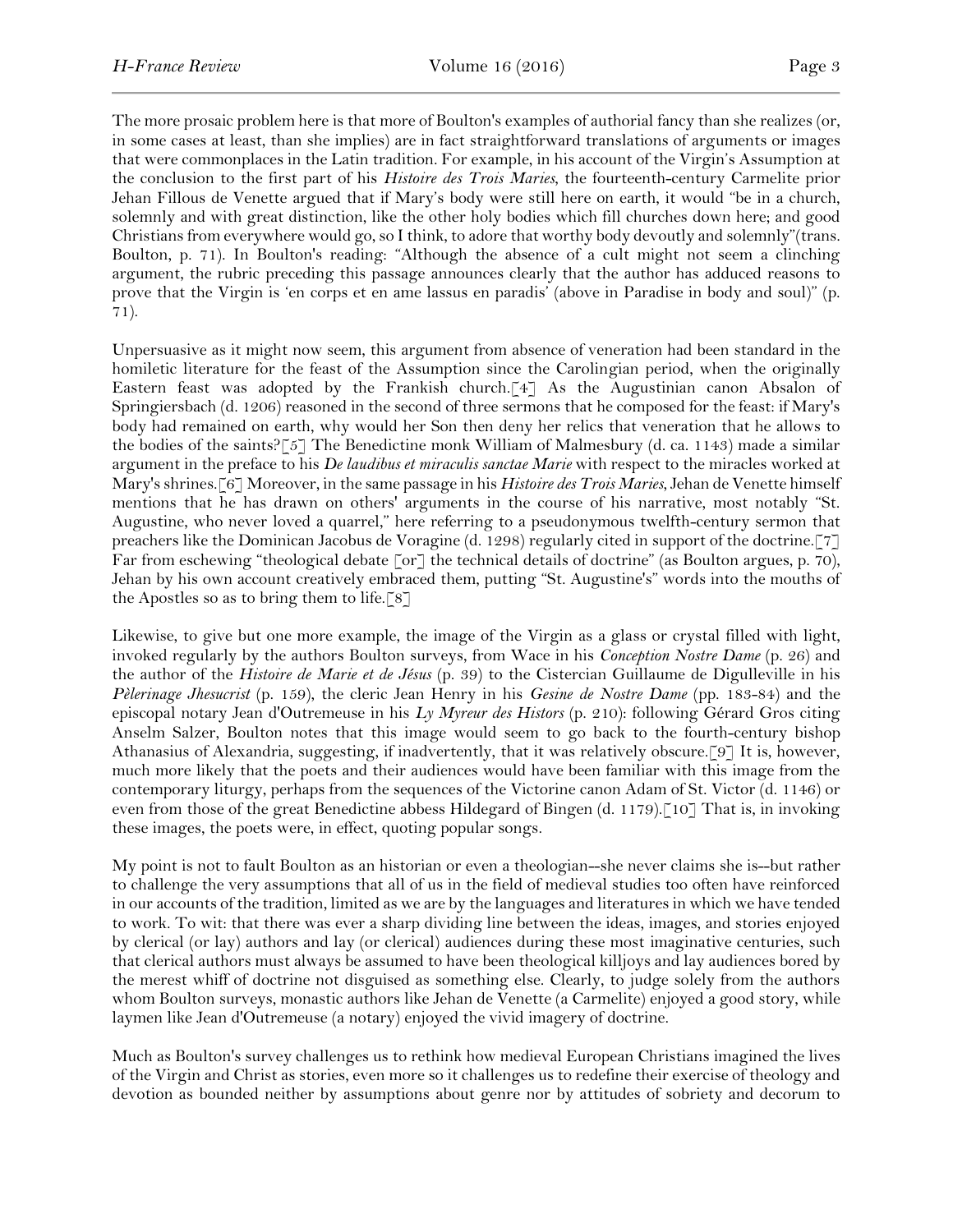which they did not subscribe. Significantly, not one of the works which Boulton surveys seems to have occasioned even the slightest suspicion of heresy, at least to judge from the manuscript evidence Boulton cites. No matter how startling modern readers might find it to imagine (with John of Howden, a clerk in Eleanor of Provence's service) Jesus as a nightingale or (with Jean Henry, a Parisian cleric writing for Jeanne of France, the duchess of Bourbon) the shepherds at the Nativity looking round for the rich furnishings and little dogs they otherwise expected to find in a great lady's apartment, for medieval authors and audiences such imaginative devices were at once standard and refreshing, the stuff of the "serious entertainment" (in Nancy Partner's apt phrase, cited by Boulton, p. 216) they expected history, whether sacred or secular, to provide.

But there is more to learn from the texts that Boulton has done so much to bring to our attention. Just as these works sought to challenge the boundaries that their medieval audiences might place between themselves and the figures of sacred history, so they should challenge us to rethink the boundaries we have placed between ourselves as modern readers schooled in the empathetic exercise of the imagination and the medieval works we, children of the Enlightenment all, have tended to ignore. As the prologue to the thirteenth-century *Évangile de l'Enfance* promised its medieval audience: "You have heard many romances of diverse people and of King Arthur's Round Table, which have no truth. Now listen well, for this text is all about Jesus Christ and will profit you greatly" (trans. Boulton, pp. 6-7). "Lords," the otherwise unknown twelfth-century poet Herman de Valenciennes invited his audience, "listen now and you will hear fair speech, sweeter to listen to than harp or *viele*... I shall tell you marvels, and you will hear marvels; I will not tell you fables, rather it will be the truth" (trans. Boulton, pp. 85-86, 88). Let us hark!

## **NOTES**

[1] Steven Pinker, *The Better Angels of Our Nature: Why Violence Has Declined* (New York: Penguin Books, 2011), p. 174.

[2] I know, this argument is something of a straw man, but that is rather my point: so is Pinker's. Reading his book alongside Boulton's this past autumn was a textbook exercise in cognitive dissonance, convinced as I otherwise am by Pinker's larger argument about the decline of violence--to which decline, as a medievalist, I would insist that the kind of literature Boulton has surveyed directly contributed, if Pinker is serious about the way in which the literary "habit of entering other people's minds, including their pleasures and pains" contributed to "the humanitarian revolution" of the modern age (*Better Angels*, p. 175).

[3] Lynn Hunt, *Inventing Human Rights: A History* (New York: Norton, 2007).

[4] Rachel Fulton, "'Quae est ista quae ascendit sicut aurora consurgens?': The Song of Songs as the *Historia* for the Office of the Assumption," *Mediaeval Studies* 60 (1998): 55-122.

[5] Absalon of Springiersbach, *Sermo XLIV: In assumptione gloriosae virginis Mariae*, ed. J.-P. Migne, *Patrologia Latina* 211 (Paris: Migne, 1855), cols. 250-56.

[6] José M. Canal, ed., *El Libro 'De laudibus et miraculis sanctae Mariae' de Guillermo de Malmesbury, OSB (c. 1143): Estudio y texto*, 2nd ed. (Rome: Alma Roma, 1968), pp. 61-62.

[7] Jacobus de Voragine, *The Golden Legend: Readings on the Saints*, trans. William Granger Ryan, 2 vols. (Princeton: Princeton University Press, 1993), 2:83-84. For the sermon itself, see *De assumptione beatae Mariae virginis*, ed. J.-P. Migne, *Patrologia Latina* 40 (Paris: Migne, 1841), cols. 1141-48.

[8] In full (p. 71): "Thus, truly the Virgin is worthily resurrected and crowned with great celebration, body and soul (so says the *geste*) in most perfect glory above. So I think and believe, and many reasons